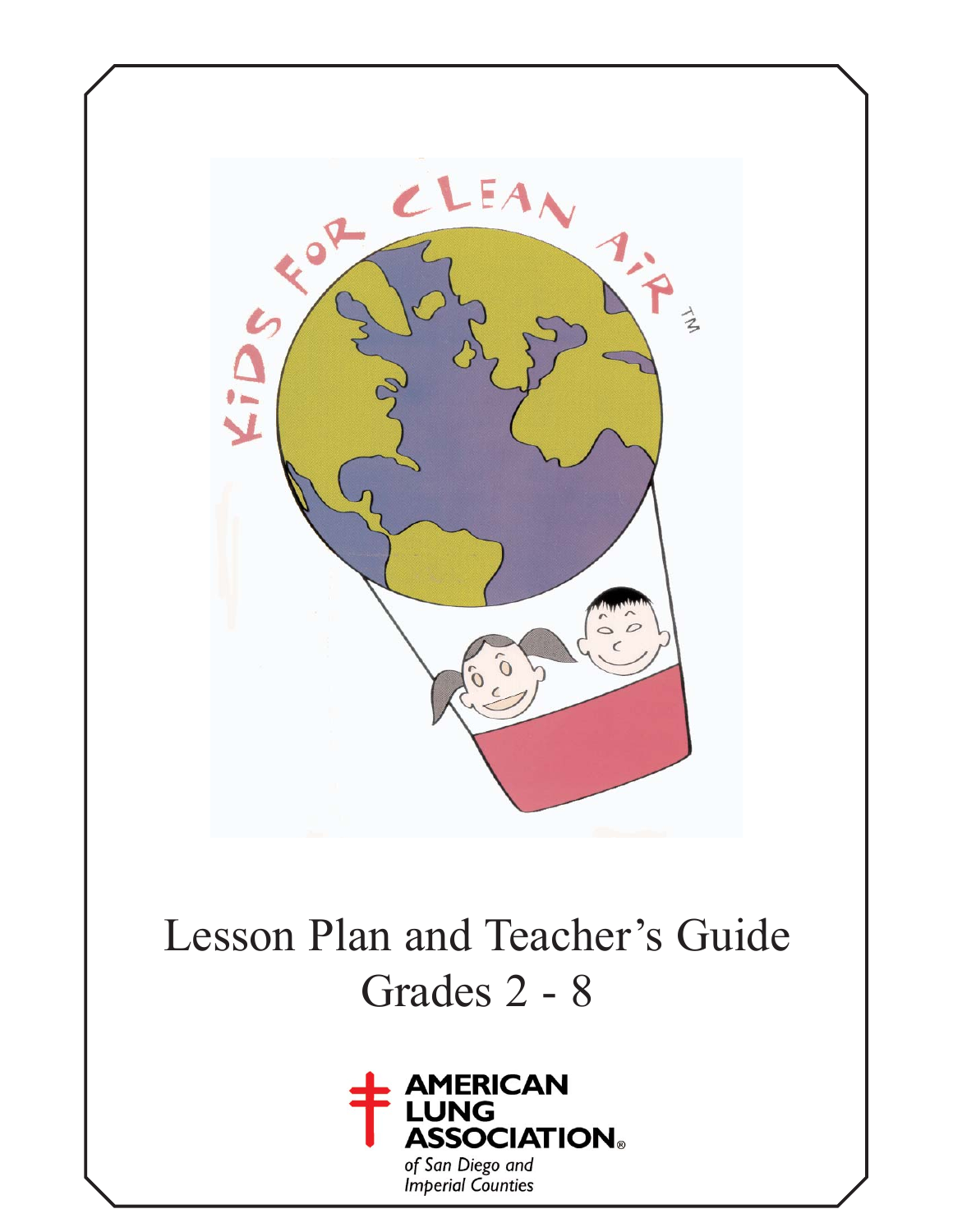Dear Teacher,

San Diego and Imperial County have unhealthful air pollution. Both areas continue to fall short of state standards for smog (ozone) and particle matter.

Vehicle exhaust causes the majority of our local air pollution. About 50% of San Diego's smog comes from motor vehicle emissions. Imperial County's pollution comes from vehicles, diesel engines, and agricultural processes.

All of us must do our part to fight air pollution. Kids and adults alike can take action to help clean the air. By providing the "Kids for Clean Air" lesson plan to your students, you do a great deal to increase awareness about air pollution, its health impacts and what we can do as a community to improve our air quality.

For additional information or materials, please call the American Lung Association at 619-297-3901 or 800-LUNG-USA.

Sincerely,

**AMERICAN LUNG ASSOCIATION®** of San Diego and Imperial Counties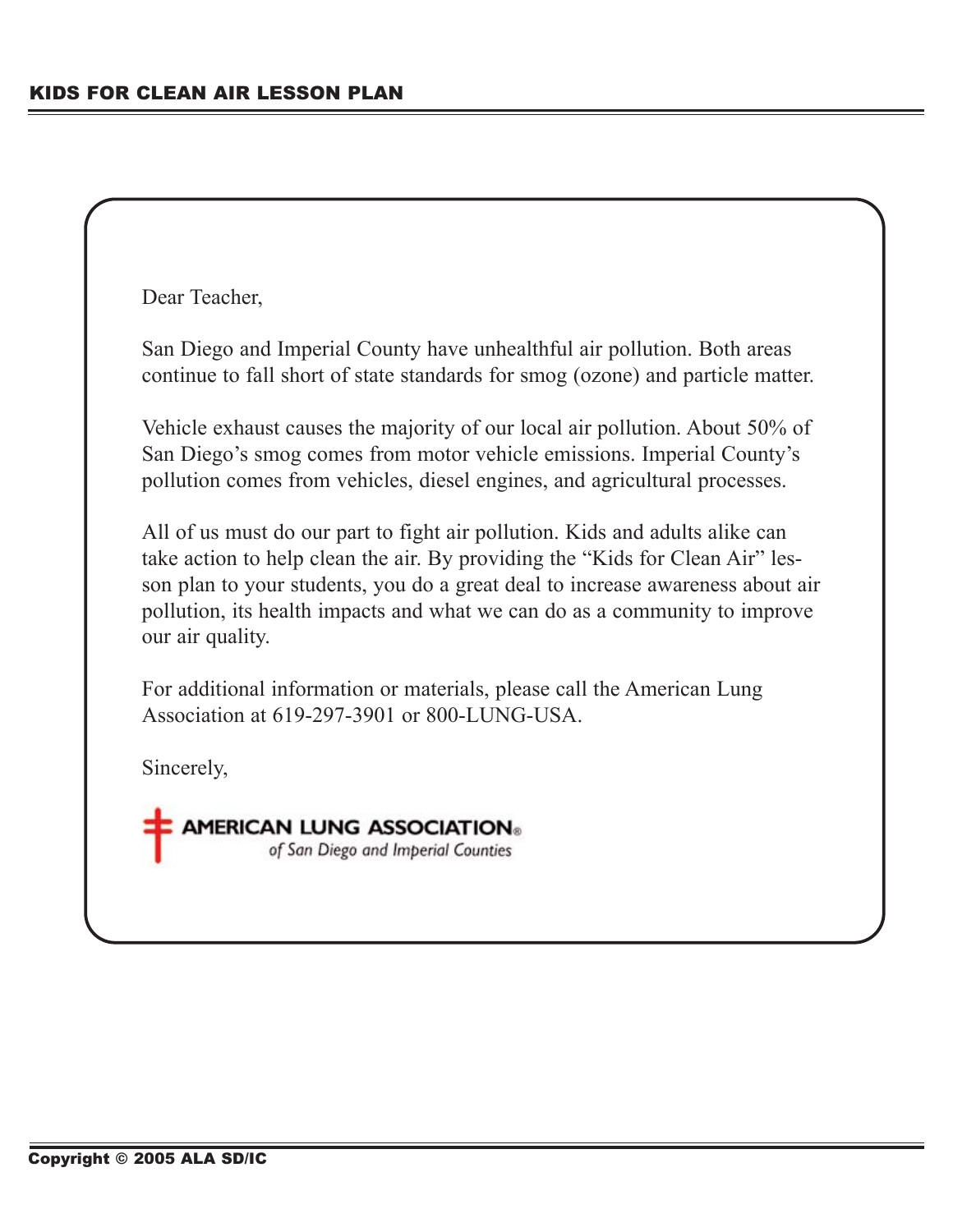## □ OBJECTIVES:

## STUDENT WILL:

- 1. Be informed that breathing dirty air is unhealthful to the lungs and body.
- 2. Be informed that our community has an unhealthful air pollution problem.
- 3. Discuss what air pollution is and what causes air pollution.
- 4. Discuss how air pollution can harm health and what to do on a smoggy day.
- 5. Discuss what children and adults can do to help make the air cleaner to breathe.
- 6. Draw a picture which shows what actions kids can take to keep the air clean.

| <b>MINUTES</b> | <b>ACTIVITIES</b> | <b>AUDIO / VISUAL</b>    |  |
|----------------|-------------------|--------------------------|--|
| -5             | 1. Introduction   | Inside Your Lungs Poster |  |
| $\sim$ $\sim$  | $\sim$ $\sim$     |                          |  |

- 20 2. Group Discussion
- 20-30 3. Poster Activity

## TOTAL: 45 - 55 Minutes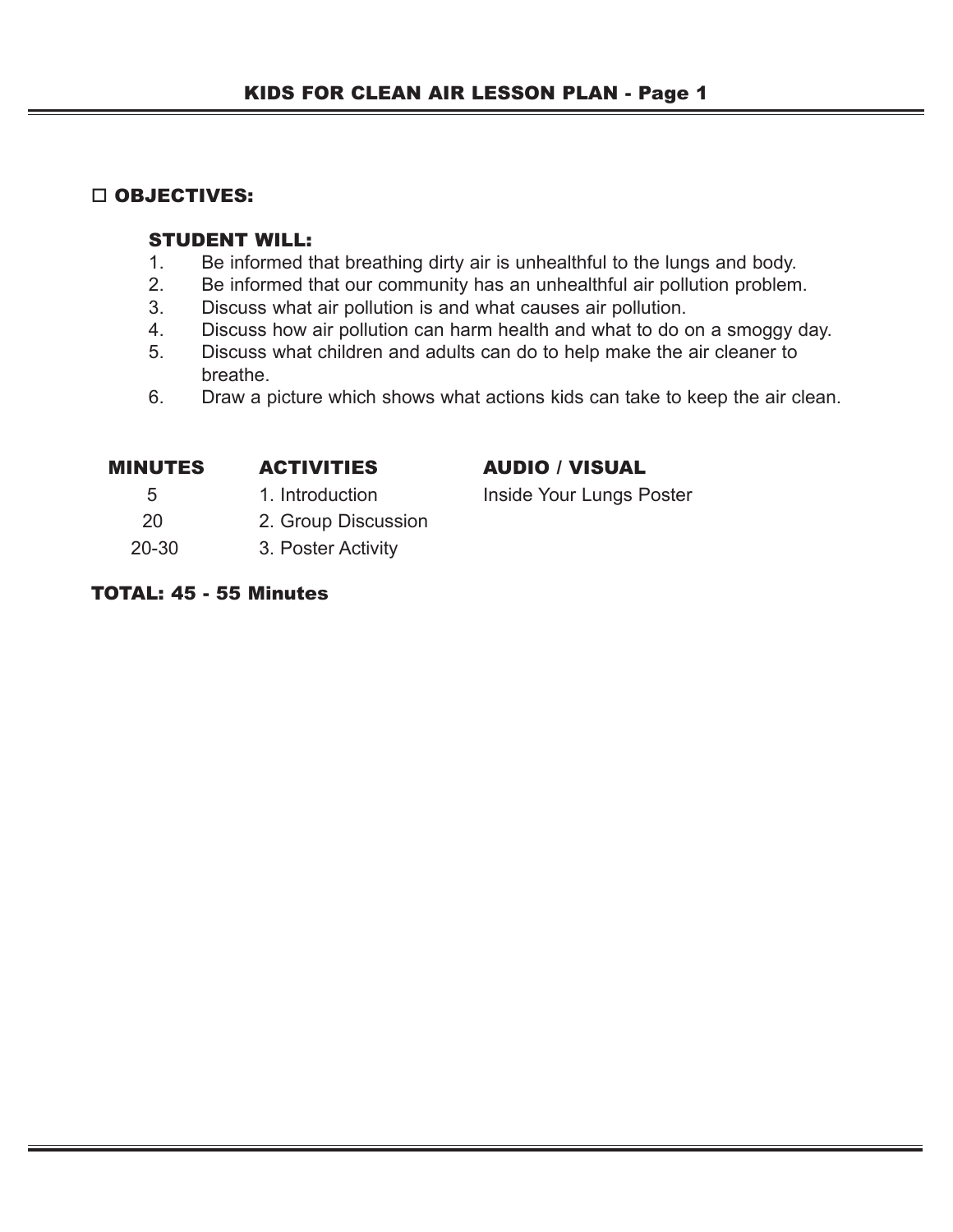## CLASSROOM INTRODUCTION

- 1. Tell your class that people, animals and plants can live only if certain basic needs are met. The four basic needs of all living things are sun, air, water and soil.
- 2. Hold up the "Inside Your Lungs Poster" and explain that air enters the body through the lungs. Air (oxygen) keeps our bodies alive.
- 3. Explain that the lungs show the effect of the air they bring in. If we breathe only clean air, our lungs stay healthy and pink. But, when we breathe dirty (polluted) air, our lungs change color and darken from particles present in the air. Breathing dirty air can damage our lungs and make us sick.
- 4. Explain that we live in a community, where the outside air is not clean. Mention that San Diego and Imperial have a serious air pollution problem. Tell students that San Diego and Imperial do not meet state standards for smog and particle matter. Ask if anyone has noticed that on some days the air outside looks brown.
- 5. Tell the class that today they are going to learn about how air pollution can harm their lungs and what can be done about it.

#### □ GROUP DISCUSSION

Conduct your group discussion by asking the following questions:

1. Air pollution is air that has become so dirty with chemicals and other substances that it can harm human health, animals or the environment. What is our most most serious air pollution problem?

#### Smog and Particles in the Air

- Smog (ozone) is a gas that hurts the lungs. You can't see or smell it. Strong sunlight turns car exhaust and industrial emissions into smog.
- Particles in the air (Particulate Matter) are caused by burning fuels like gasoline and by agricultural processes like field burning or soil tilling.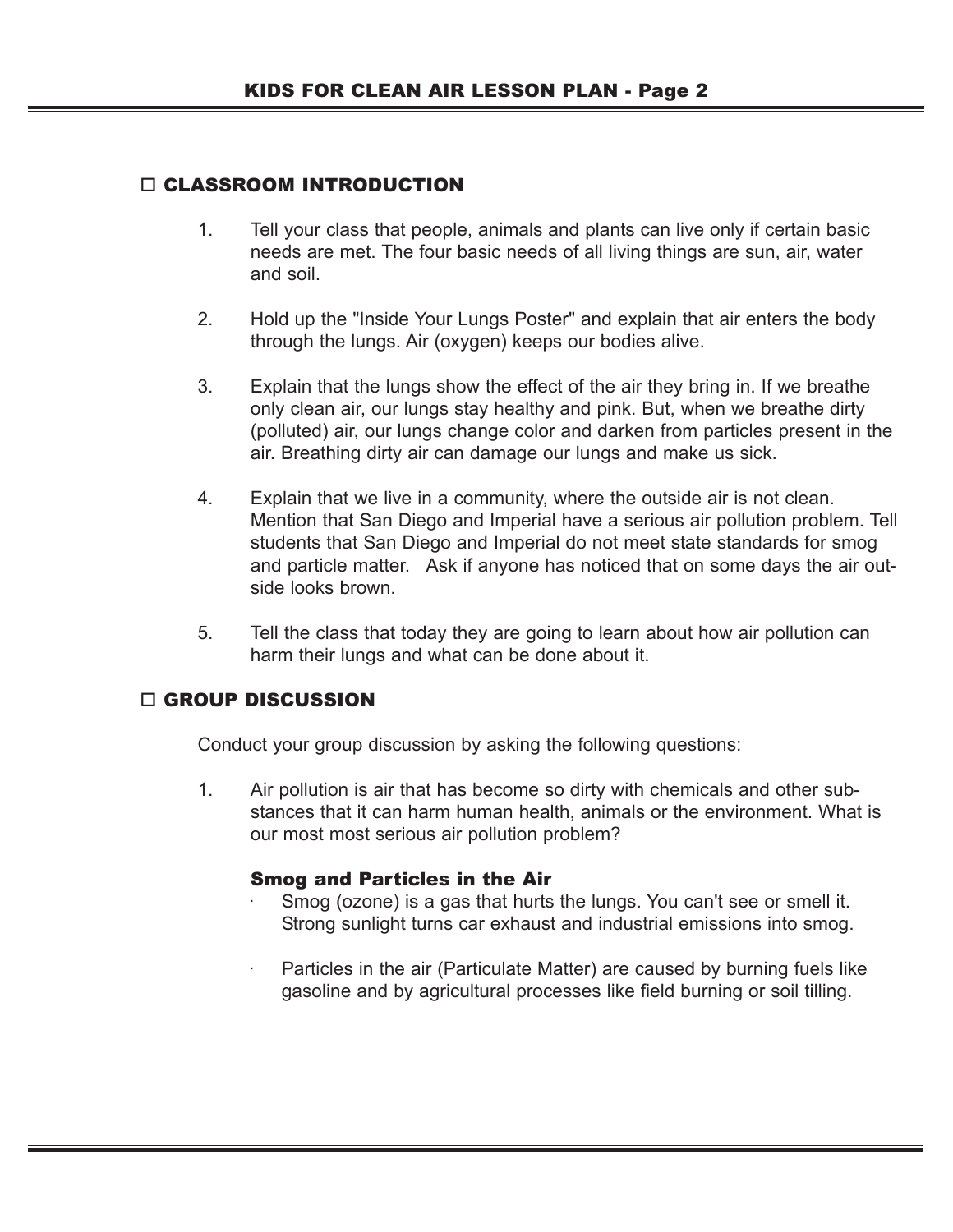2. Air pollution is caused by activities that people and machines do everyday. Can you think of some causes of air pollution?

## Causes of Air Pollution

- 1. Driving cars 6. Fires
- 2. Wasting electricity **7. Flying planes**
- 
- 
- 
- 
- 
- 3. Smoking 8. Spraying chemicals
- 4. Factory emissions (paints, pesticides, 5. Burning trash household products)
	- 9. Burning fields
- 3. Breathing dirty air can make you feel sick and hurt your lungs. Have you ever felt sick on a smoggy day? How did you feel?

## Short-Term Health Effects

- 
- 2. Sore throat 7. Wheezing
- 
- 4. Headache 9. Nausea
- 5. Chest tightness

## Long-Term Health Effects

- 1. Less lung power (harder to blow up balloons)
- 2. Irritated airways
- 3. More colds and lung infections
- 4. More susceptible to asthma (wheezing problems)
- 4. Sometimes the air becomes so dirty that government officials announce a "smog alert" or "health advisory." Do you know what to do when the air is not good?

## Things To Do On Smoggy Days

- 1. Avoid strenuous exercise (running, bicycling)
- 2. Play indoors if you can
- 3. Pay attention to how you feel
- 4. Drink a lot of fluids
- 5. Avoid dust, smoke and sprays
- 6. Carpool and use less electricity
- 1. Irritated eyes 6. Shortness of breath
	-
- 3. Cough 8. Feel tired
	-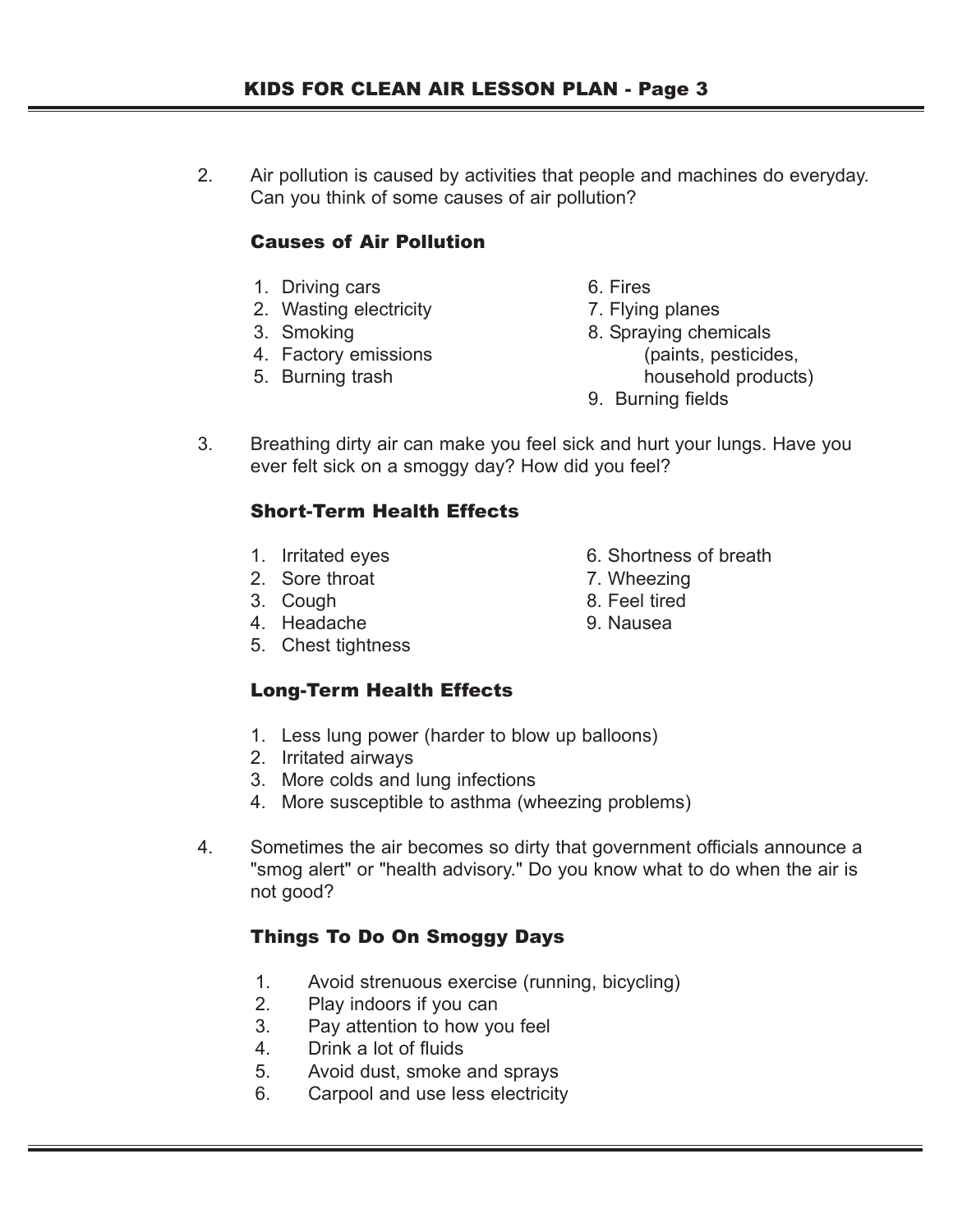5. Both kids and adults can do a lot to help clean up air pollution. Since most of our pollution is caused by car exhaust, we should try to use cars less. What are some things you can do to help keep the air clean?

## Things Kids Can Do To Help Keep Air Clean

- 1. Ride a bike 6. Recycle
- 
- 3. Take the bus or trolley 8. Plant a tree
- 
- 
- 
- 2. Walk 2. Walk 2. Walk 2. Don't use spray products
	-
- 4. Don't waste electricity 9. Ask your parents to not pollute
- 5. Share a ride 10. Ask your parents to report (to school and activities) smoking vehicles by calling 1-800-287-6653 (in San Diego)

## □ POSTER/DRAWING ACTIVITY

Distribute the "Kids For Clean Air Coloring Sheet" to your class (or blank poster paper). Ask students to draw a picture showing what they can do to help make the air cleaner to breathe.

Note: If participating in the American Lung Associations's "Kids For Clean Air Poster Contest," explain contest guidelines.

#### $\Box$  SUPPLEMENTARY ACTIVITIES

You can do these activities for a few days to follow-up and reinforce clean air messages presented in this lesson plan.

1. Collect samples of air pollution

\* Set either a wide-mouthed collection jar containing water or a vaseline-coated plate outside near the classroom. Examine the container periodically.

2. Car count for single-occupant vehicles

\* Take your class to a place near the school where they can observe traffic. Divide the class into small groups. Have each group count and record the number of cars with only one person inside them that drive by a designated spot. Let them count cars for 10 minutes. Following the activity, discuss how carpooling or taking the bus would have reduced the total number of cars on the road and air pollution emissions.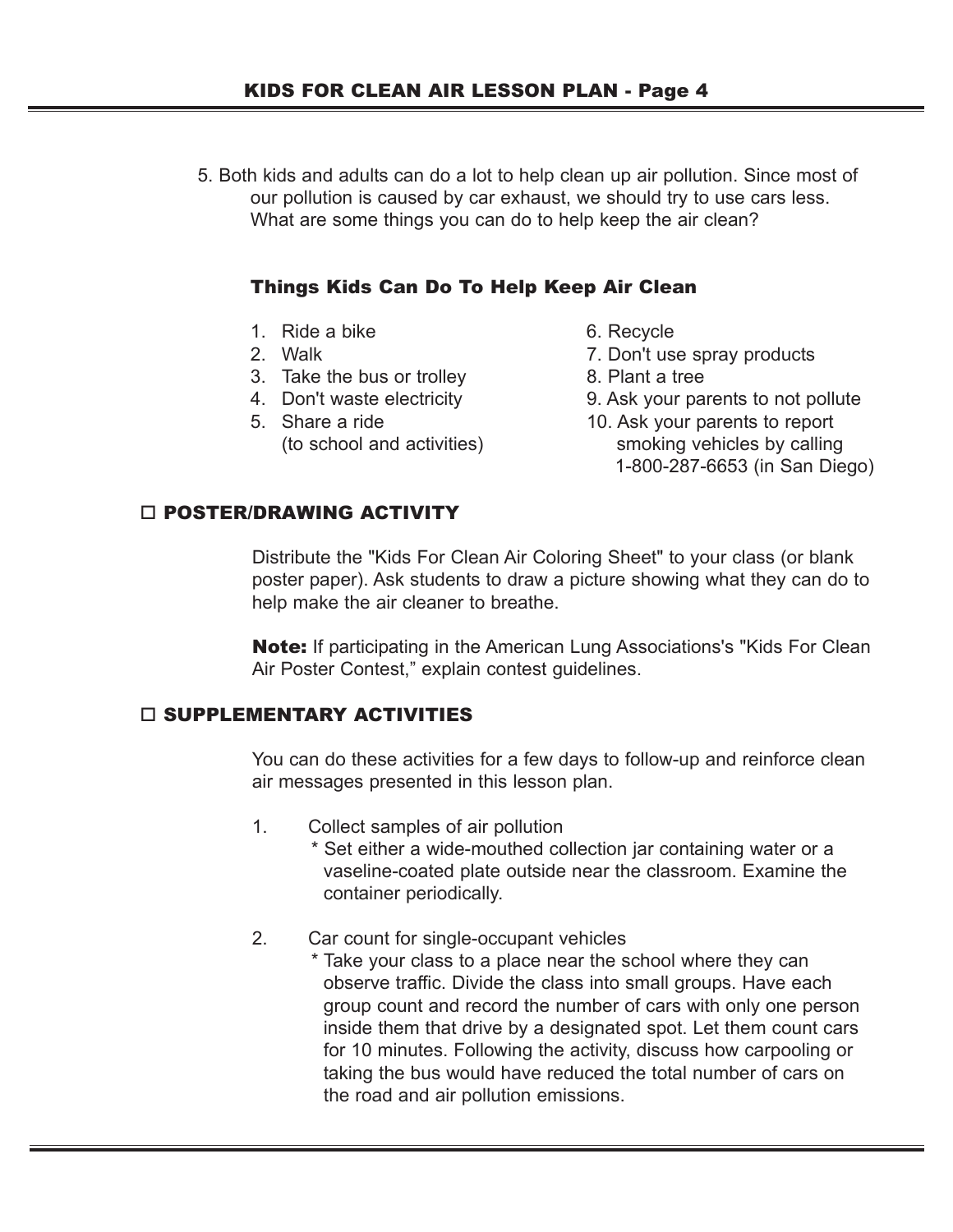## 3. Record local air pollution levels

- \* Make an air pollution chart as shown and distribute to students or post in class. The U.S. Environmental Protection Agency's Air Quality Index is used to report daily air pollution levels to the public.
- \* Ask students to look for daily smog levels in the weather report every day for a week. Watch TV, read the newspaper or call the San Diego Air Pollution Control District's Smog Hotline (858) 650-4777. Record the highest air pollution number each day on the chart. Have class discuss how to protect their health on unhealthful smoggy days. Note: Students can also log on to the California Air Resources Board web site www.arb.ca.gov and click "Air Quality and Emissions."

| Air Quality Index          |                                          |                                                                                                                                                                                                                      |  |
|----------------------------|------------------------------------------|----------------------------------------------------------------------------------------------------------------------------------------------------------------------------------------------------------------------|--|
| AQI Index<br><b>Values</b> | <b>Health</b><br>Categories              | Cautionary Statements for 8-Hour Ozone and Color                                                                                                                                                                     |  |
| $0 - 50$                   | Good                                     | None (Green)                                                                                                                                                                                                         |  |
| $51 -$ to 100              | Moderate                                 | Unusually sensitive people should consider limiting<br>prolonged outdoor exertion. (Yellow)                                                                                                                          |  |
| 101-150                    | Unhealthy for<br><b>Sensitive Groups</b> | Active children and adults and people with respiratory<br>disease, such as asthma, should limit prolonged outdoor<br>exertion. (Orange)                                                                              |  |
| 151-200                    | Unhealthy                                | Active children and adults, and people with respiratory<br>disease, such as asthma, should avoid prolonged<br>outdoor exertion, everyone else especially children,<br>should limit prolonged outdoor exertion. (Red) |  |
| 201-300                    | <b>Very Unhealthy</b>                    | Active children and adults, and people with respiratory<br>disease, such as asthma, should avoid all outdoor<br>exertion; everyone else especially children, should limit<br>outdoor exertion. (Purple)              |  |
| 301-500                    | Hazardous                                | Everyone should avoid all outdoor exertion. (Maroon)                                                                                                                                                                 |  |

| <b>AQI Index</b><br><b>Values</b> | <b>Health Categories</b> |
|-----------------------------------|--------------------------|
| $0 - 50$                          | Good (Green)             |
| 51- to 100                        | <b>Moderate (Yellow)</b> |
| 101-150                           | <b>Unhealthy for</b>     |
|                                   | <b>Sensitive Groups</b>  |
|                                   | (Orange)                 |
| 151-200                           | <b>Unhealthy (Red)</b>   |
| 201-300                           | <b>Very Unhealthy</b>    |
|                                   | (Purple)                 |
| 301-500                           | Hazardous (Maroon)       |